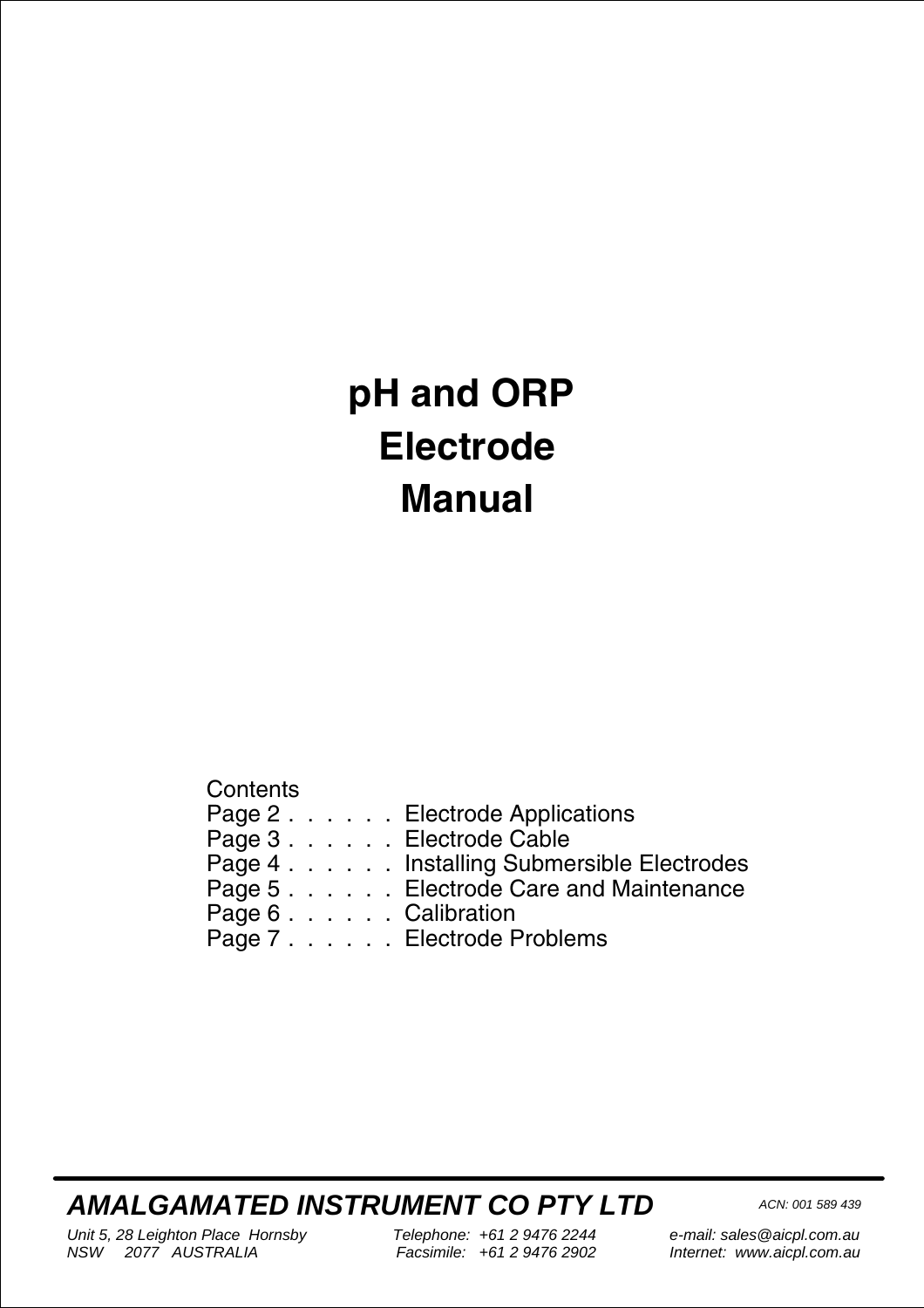# **Electrode Applications**

<span id="page-1-0"></span>pH and ORP (Redox) electrodes are sensitive measuring sensors and should be treated with care. The electrodes are replaceable items and the life span is dependent on the chemical and temperature conditions. A typical life span for an electrode is 2 to 3 years but this may be much less if the electrode is subjected to harsh conditions. The following manual is intended as a guide for maintaining common electrodes for laboratory, in-line and submersible applications.

### **1/ Laboratory Electrodes**

Laboratory electrodes usually have a body diameter of 12mm. The body material may be typically glass, epoxy or polymer. For specialised applications such as, measuring in a test tube or penetrating food products, the probe profile is specially designed. Laboratory probes are often adapted for in-line measurements, using a threaded adapter.



### **2/ In-line Electrodes**

For measuring pH or ORP in a pipe, a threaded in-line electrode is used. It is important to install the electrode so that an air cavity does not form around the sensing area of the electrode. Ideally install from the top of the pipe to maintain the fluid within the glass bulb. When installed the electrode should be at an angle of between 30° and 90° to the horizontal.





### **3/ Submersible Electrodes**

For pH and ORP measurements in an open tank or viaduct, a submersion electrode coupled with an immersion assembly is used. In this application it is important NOT to immerse the electrode cable. By using a submersion assembly, the electrode is supported and the cable contained within the immersion assembly.



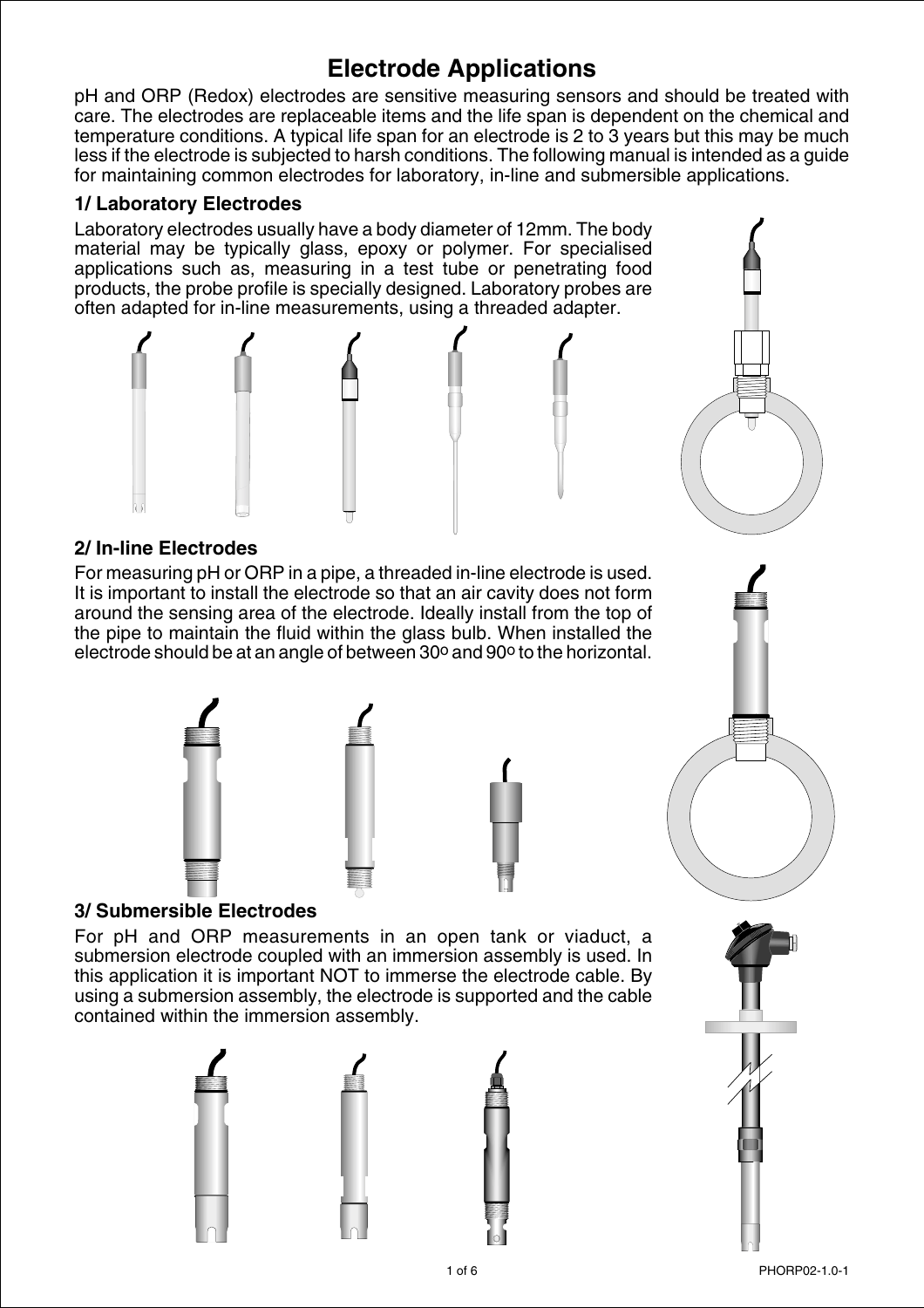## **Electrode Cable**

<span id="page-2-0"></span>The cable used for pH and ORP electrodes is a special screened low noise cable. The electrode is a high impedance device and is coupled to a high impedance measuring instrument.

The cable incorporates a special conductive rubber material known as an anti-microphonic layer. This prevents voltages being generated when the cable is moved or vibrated.

### **Special Note:**

Most electrodes are supplied with a BNC connector fitted. It is often necessary to remove the BNC connector or shorten the cable to make the cable suitable for connecting to screw terminals. IMPORTANT When re-terminating the cable, the anti-microphonic layer must be stripped back from the centre conductor to prevent a short circuit in the cable.

### **Techniques for re-terminating the cable**

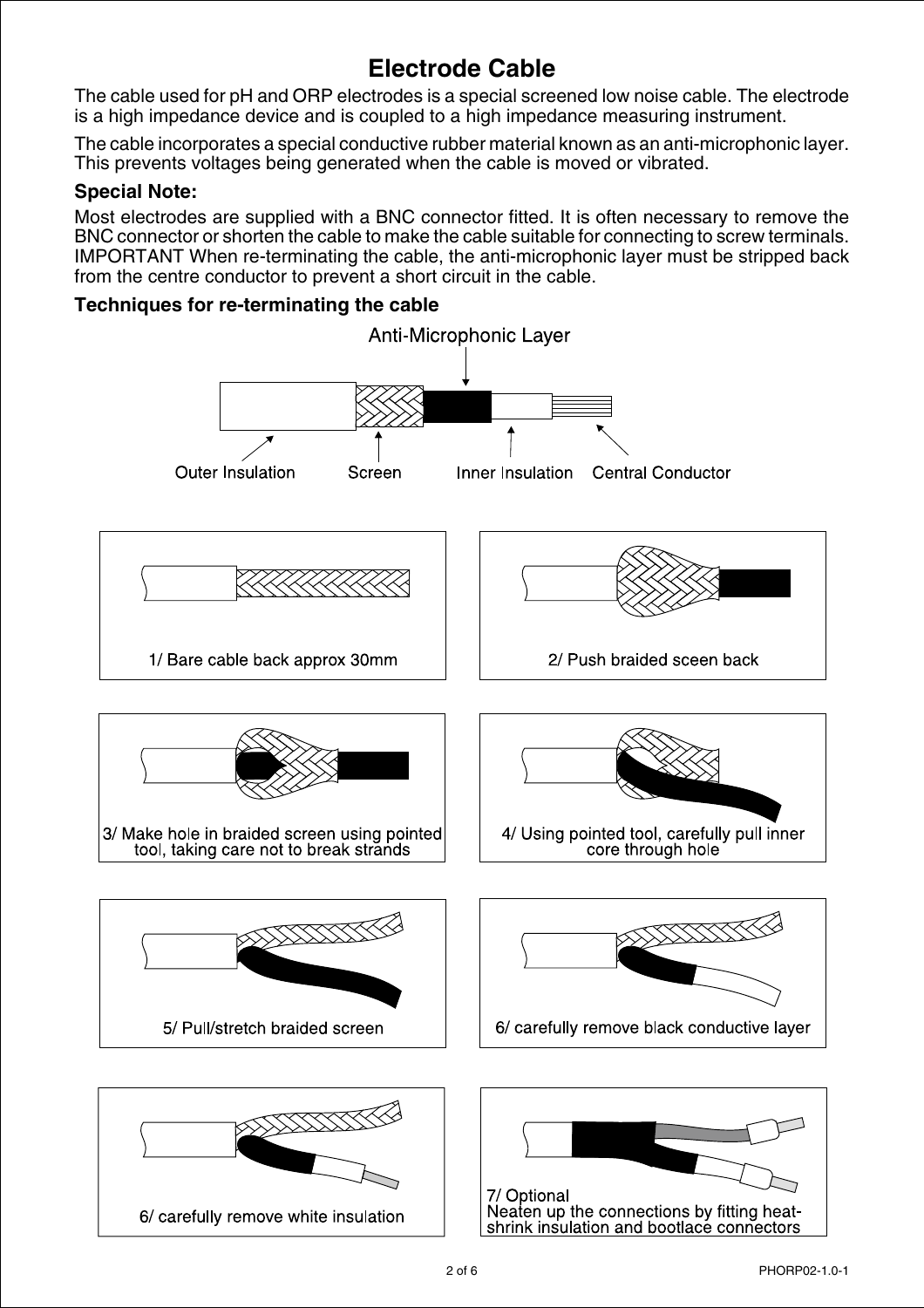# **Installing Submersible Electrodes**

<span id="page-3-0"></span>Electrodes may be submersed by using an immersion assembly. The electrode is fitted and thread sealed to the end of a pipe section. This provides a rigid assembly and protects and seals the cable. The assembly may be built from standard plumbing fittings, or purchased as a complete assembly.



### **IMPORTANT - DO NOT IMMERSE THE CABLE**

### **Application Example**

In the example below additional protection is provided by the fixed open ended pipe. This is ideal for applications where turbulence is present.





### **Example of immersion assembly**

The immersion assembly should be built to suit the application. In the example above a flange is incorporated to stabilise and support the assembly. The junction head makes electrode replacement easier, by allowing the cable to be accessed without undue twisting.

In models with an inbuilt 4-20mA amplifier, the junction head contains the electronic circuit board, calibration adjustments and the 4-20mA terminals.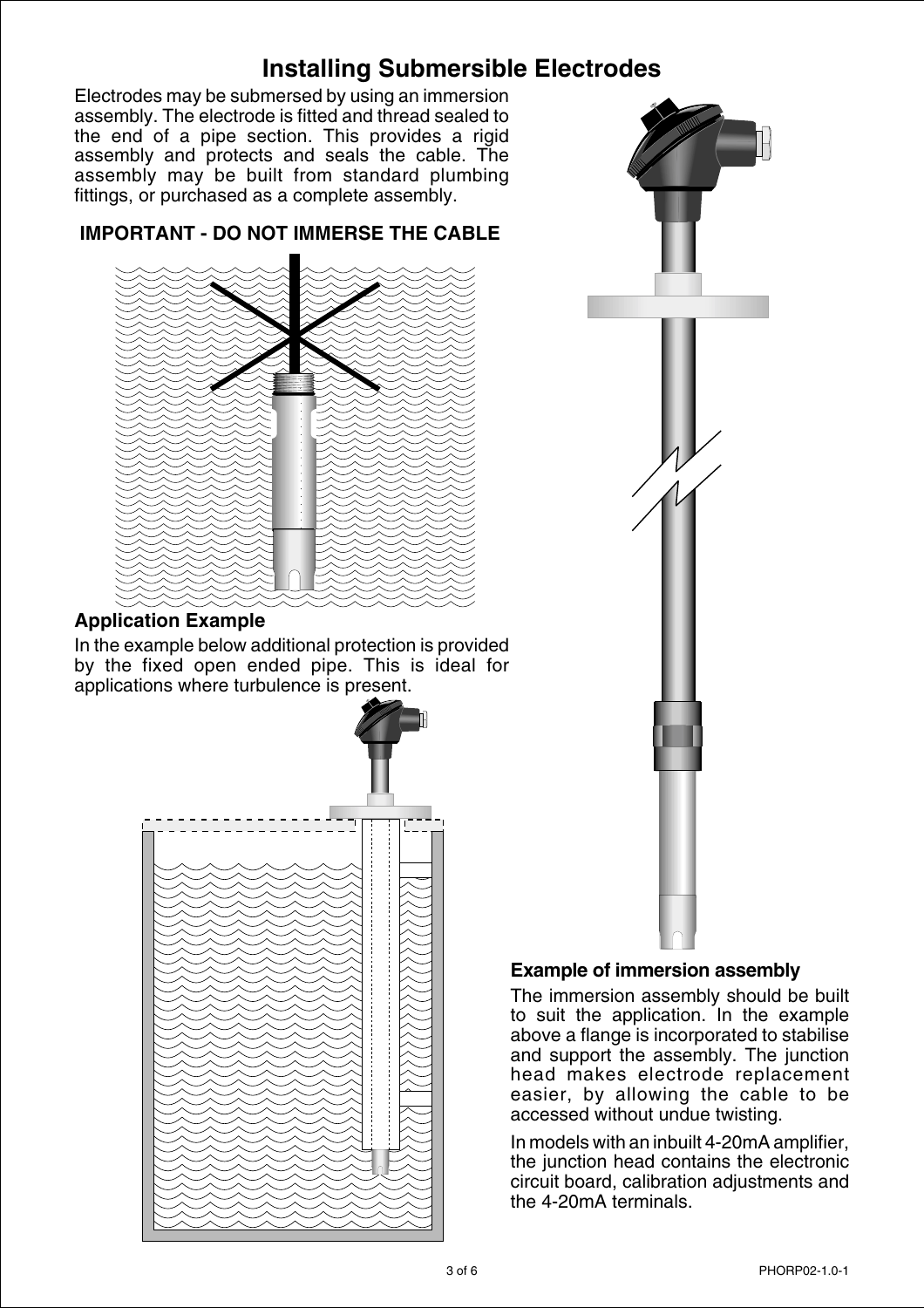### **Electrode Care and Maintenance**

### <span id="page-4-0"></span>**New Electrodes**

When you receive your electrode the sensor zone is protected by a cover which contains a soaker solution. Before you use the electrode, rinse off the soaker solution and leave in clean tap water or a weak acid for 15 minutes. This will re-activate the reference junction.

Occasionally during shipment air bubbles may form in the glass bulb of pH electrodes. Before use, visually check the electrode for trapped air bubbles. Should bubbles be present, then they can be removed by shaking the electrode in a downward motion.

#### **Important**

The electrode membranes must be kept wet at all times. For short term storage the electrode may be stored in a tap water solution. When the electrode is not in use for long periods, it should be stored in a 3M KCl soaker solution adjusted to 4 pH.

Note: When storing double junction electrodes, use a solution saturated with the same salt type as the reference junction.

#### **Cleaning the electrode**

If the electrode becomes sluggish in response it may be necessary to clean the electrode. Usually cleaning with a mild detergent will remove the deposit and restore the electrode performance. Take care not to touch the glass at any time. Clean the electrode by washing in the mild detergent and then rinsing with clean tap water.

More difficult deposits may be removed by rinsing with methyl alcohol, followed by a rinse in clean tap water.

If the methyl alcohol rinse does not restore the response, carry out the following procedure:

1/ Soak the electrode in 0.1M HCl for 1 hour and then rinse the electrode with tap water.

2/ Soak the electrode in 0.1M NaOH for 1 hour and then rinse with tap water.

If the electrode performance is not restored repeat the steps 1 and 2, but increase the soaking times to 24 hours. If this does not restore the electrode performance, replace the electrode.

### **Re-fillable Electrodes**

Most combination electrodes contain a gelled electrolyte which is never replaced. In some specialised applications the electrode may have a flowing electrolyte. The electrolyte is contained in a chamber which must be constantly replenished. A variety of refillable solutions are available and should be selected to suit the application.

Note: single junction AgCl lab electrodes should be topped up with 3 molar KCl/sat with AgCl, as "KCl" only can shorten the electrode life and cause an offset in pH 7 buffer.

### **Points to Remember**

By following these points, it is possible to significantly increase the expected life of an electrode, and also greatly improve the quality of measurement results.

- pH and ORP electrodes must always be stored wet.
- For short term storage soak the electrode in KCl.
- For long term storage fill a container with the soaker solution immerse the electrode sensor zone and seal to prevent evaporation.
- Never store the electrode in: de-ionised water, solvents, hydrofluoric acid, pH buffers containing mercury based preservatives.
- Sensing tips should always be rinsed after use (laboratory electrodes).
- Reference cells should be kept regularly topped up with electrolyte (refillable laboratory electrodes).
- Connectors should be kept clean and dry.
- If the electrode needs to be cleaned physically, always use a soft tissue soaked in a mild detergent or methyl alcohol. Important: do not wipe the glass - use a dabbing technique.
- Never touch the electrode glass bulb with your fingers or other oily or abrasive objects.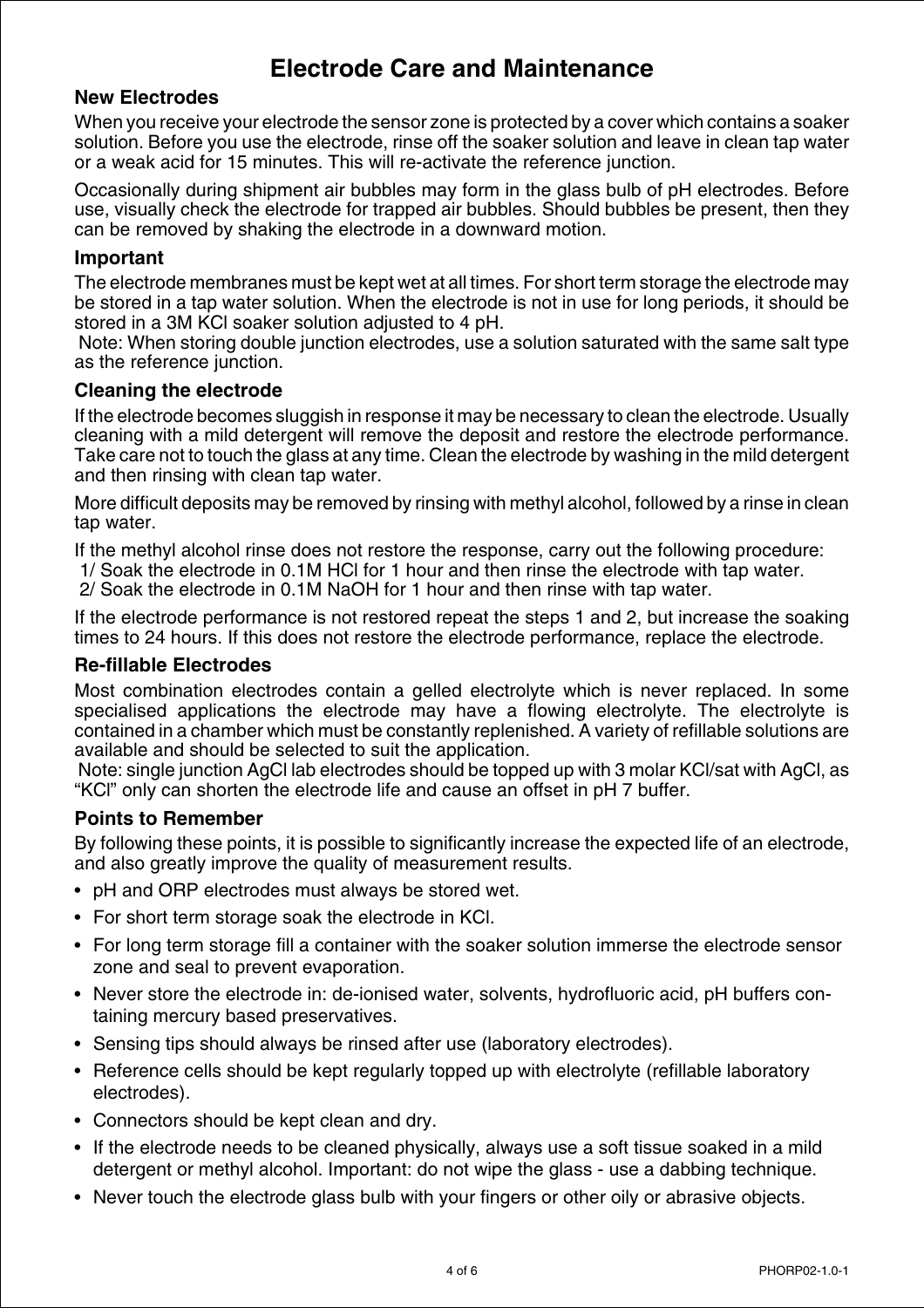## **Calibration**

### <span id="page-5-0"></span>**pH Calibration**

### **You will need:**

The equipment to be calibrated: comprising, pH electrode coupled to the pH meter. Buffer solutions: typically 1 x pH 7.00 and 1 x pH 4.00.

DI rinsing water: de-ionised or distilled water (ideally in a fast flow wash bottle).

Tissue to dab electrode dry - do not wipe electrode - this can damage the glass surface.

Thermometer to measure temperature of buffer solutions.

### **Before you start:**

Make sure the pH meter is powered up and stabilised.

Check the temperature of the buffer solutions (they should both be at ambient temperature).

If the meter does not have automatic temperature compensation, set manually to the solution temperature.

Allow the pH electrode to stabilise to the same ambient temperature as the buffer solutions.

### **Calibration procedure:**

Rinse the electrode in de-ionised or distilled water - shake off excess water - dab dry with tissue. Immerse the electrode in a buffer of 7.00 pH - allow to stabilise for 1 to 2 minutes. Adjust the calibration of pH meter to read 7.00.

Remove electrode and rinse in DI water - shake off excess - dab dry with tissue. Immerse electrode in buffer of 4.00 pH - allow to stabilise for 1 to 2 minutes. Adjust pH meter to read 4.00.

Repeat procedure to confirm calibration - if necessary repeat until calibration is acceptable. (note: this should not be necessary on microprocessor based instruments).

### **ORP (Redox) Calibration**

### **You will need:**

The equipment to be calibrated: comprising, ORP electrode coupled to the ORP meter. Buffer solutions: typically 1 x pH 7.00 and 1 x pH 4.00, a small quantity of quinhydrone. DI rinsing water: de-ionised or distilled water (ideally in a fast flow wash bottle).

Tissue to dab electrode dry - do not wipe electrode - this can damage the glass surface. Thermometer to measure temperature of buffer solutions.

### **Before you start:**

Make sure the ORP meter is powered up and stabilised.

Check the temperature of the buffer solutions (they should both be at ambient temperature). Allow the ORP electrode to stabilise to the same ambient temperature as the buffer solutions. Add a pinch of quinhydrone to each buffer, mix well, add more quinhydrone until the solutions are saturated and will not absorb more quinhydrone.

### **Calibration procedure:**

Rinse the electrode in de-ionised or distilled water - shake off excess water - dab dry with tissue. Immerse the electrode in the ORP 7.00 pH buffer - allow to stabilise for 1 to 2 minutes. Adjust the calibration of ORP meter to read 86mV.

Remove electrode and rinse in DI water - shake off excess - dab dry with tissue. Immerse electrode in the ORP 4.00 pH buffer - allow to stabilise for 1 to 2 minutes. Adjust ORP meter to read 263mV.

Repeat procedure to confirm calibration - if necessary repeat until calibration is acceptable. (note: this should not be necessary on microprocessor based instruments).

Note: the mV values quoted are for electrodes with a silver-silver chloride reference. For electrodes with a calomel reference subtract 42mV from the above values.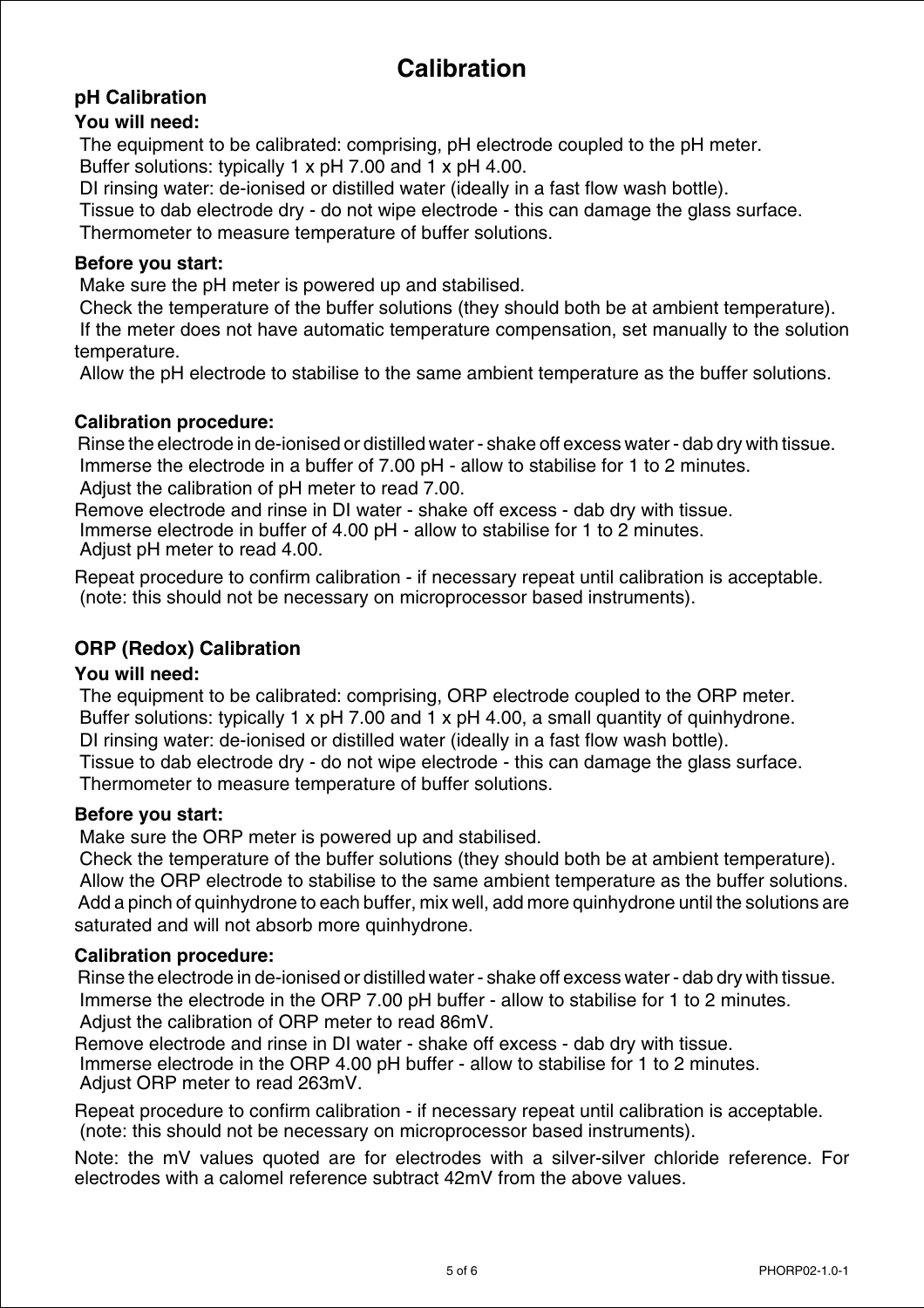### **Electrode Problems**

<span id="page-6-0"></span>pH and ORP electrodes continually age and will not last indefinitely. The life span cannot be accurately predicted and is dependent on the chemical and temperature conditions experienced by the electrode. As the electrode ages the slope (output) decreases. The electrode should be replaced when the electrode slope reduces below 90% of an ideal electrode. However it is often possible to rejuvenate a pH electrode by:

1/ Soak the electrode in 0.1M HCl for 5 minutes and then rinse the electrode with tap water. Soak the electrode in 0.1M NaOH for 5 minutes and then rinse with tap water.

2/ the process is detailed on the bottom of this page.

Caution: this process uses hazardous chemicals and should only be carried out by a qualified chemist.

See chapters "Care and maintaining of your electrode" for information on cleaning the electrodes and "Electrode Cable" for anti-microphonic layer.

### **Slow Response**

| Possible cause: | Electrode glass surface contaminated.                     |
|-----------------|-----------------------------------------------------------|
| Remedy:         | Clean electrode.                                          |
| Possible cause: | Reference junction or reference electrolyte contaminated. |
| Remedy:         | Clean electrode.                                          |

### **Unstable Reading**

| Possible cause: | Reference junction blocked or contaminated. |
|-----------------|---------------------------------------------|
| Remedy:         | Clean electrode.                            |

### **Low Slope (less than 90%)**

| Possible cause: | Electrode glass surface not clean.                          |
|-----------------|-------------------------------------------------------------|
| Remedy:         | Clean electrode.                                            |
| Possible cause: | Glass membrane aged.                                        |
| Remedy:         | Try rejuvenating the electrode or replace electrode.        |
| Possible cause: | Dampness or contamination around cable connections.         |
| Remedy:         | Clean with methyl alcohol and allow to dry in a warm place. |

### **Displays approximately 7 pH (or 0mV for ORP) for all buffers**

| Possible cause: | Electrical short circuit.           |
|-----------------|-------------------------------------|
| Remedy:         | Check connector for short circuit.  |
|                 | Check cable anti-microphonic layer. |

### **Displays 4 to 5 pH for all buffers**

Possible cause: Breakdown within electrode body. Remedy: Replace electrode.

### **Advanced information - Rejuvenating the glass electrode**

When the electrode is used at elevated temperatures the pH glass loses it's sensitivity. The following procedure may rejuvenate the glass surface and provide an extended electrode life.

- 1. Prepare a 20% solution of ammonium bifluoride.
- 2. Immerse the electrode in the solution for 15 to 20 seconds.
- 3. Rinse the electrode with tap water.
- 4. Immerse the electrode in 5-6M HCl for 5 minutes to remove the bifluoride.
- 5. Rinse electrode with tap water.
- 6. Immerse the electrode in pH buffer 4.00 for 1 to 2 hours.